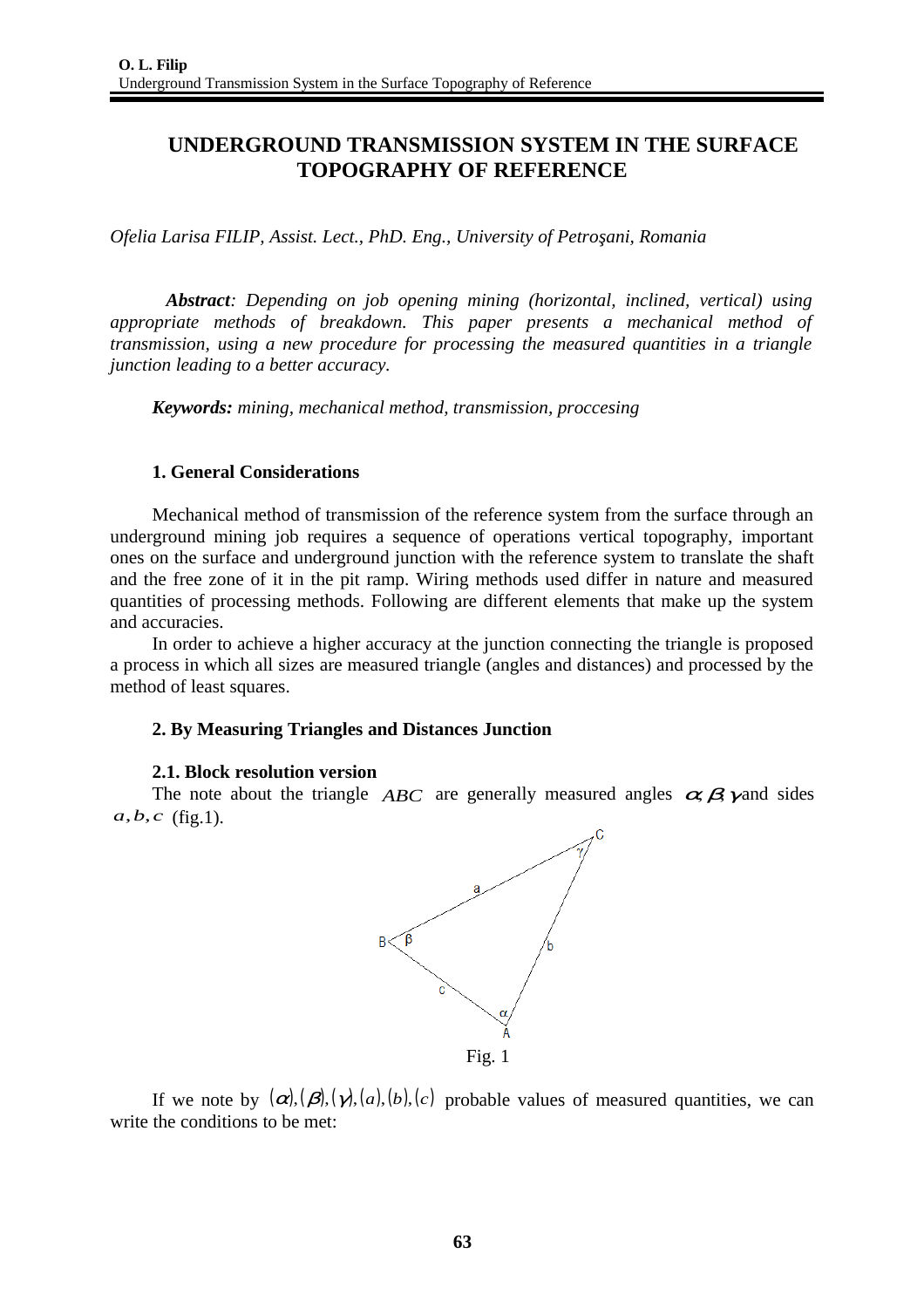$$
\frac{(a)}{\sin(\alpha)} = \frac{(b)}{\sin(\beta)} = \frac{(c)}{\sin(\gamma)}
$$

$$
(\alpha) + (\beta) + (\gamma) = 200
$$

Or:

$$
(a) sin(\gamma) = (c) sin(\alpha)
$$
  
\n
$$
(b) sin(\gamma) = (c) sin(\beta)
$$
  
\n
$$
(\alpha) + (\beta) + (\gamma) - 200 = 0
$$

The logarithm and differentiation is achieved:

$$
v_{\alpha} + v_{\beta} + v_{\gamma} + \omega_1 = 0; \qquad \omega_1'' = \alpha + \beta + \gamma - 200
$$
  

$$
\rho'' \frac{v_{\alpha}}{a} - \rho'' \frac{v_{c}}{c} + ctg\gamma'' - ctg\omega''_{\alpha} + \omega_2 = 0; \ \omega_2'' = \frac{\rho''}{M} \frac{a \sin \gamma}{c \sin \alpha}
$$
  

$$
\rho'' \frac{v_{b}}{b} - \rho'' \frac{v_{c}}{c} + ctg\gamma_{\gamma} - ctg\beta v_{\beta} + \omega_3 = 0; \ \omega_3'' = \frac{\rho''}{M} \frac{b \sin \gamma}{c \sin \beta}
$$
  

$$
M = \log e = 0,434...
$$

He obtained the corrections system of equations whose coefficients with corresponding weights can be written in the following scheme:

| $m \cdot m$          | $\boldsymbol{p}$                   | $\overline{p'}$ | $\boldsymbol{a}$ | $\bm{b}$     | $\boldsymbol{C}$                                        |
|----------------------|------------------------------------|-----------------|------------------|--------------|---------------------------------------------------------|
| a                    | $\sqrt{2}$<br>$m_\alpha$<br>$m_a$  | $\mathbf{1}$    | 0                | $\rho/a$     | 0                                                       |
| $\boldsymbol{b}$     | $\sqrt{2}$<br>$m_{\beta}$<br>$m_b$ | $\mathbf{1}$    | 0                | 0            | $\rho/b$                                                |
| $\pmb{C}$            | $m_{\gamma}$<br>$m_c$              | $\mathbf{1}$    | 0                | $-\rho/c$    | $-\rho/c$                                               |
| $\alpha$             | 1                                  | 1               | $\overline{1}$   | $-ctg\alpha$ | 0                                                       |
| $\boldsymbol{\beta}$ | 1                                  | 1               | $\overline{1}$   | 0            |                                                         |
| $\gamma$             |                                    | 1               | $\overline{1}$   | $ctg\gamma$  | $\frac{-ctg\boldsymbol{\beta}}{ctg\boldsymbol{\gamma}}$ |

It was considered:

$$
m_{\alpha}, m_{\beta}, m_{\gamma} = m_a = m_b = m_c
$$

because they use a trick: divide error linear  $m<sub>s</sub>$  to express the angular error and linear error in the unit report:

$$
e = \frac{m_a}{m_\alpha}
$$

For example:

$$
m_{\alpha} = 4''
$$
;  $m_s = 6cm$   
 $e = \frac{6}{4} = 1.5$ ;  $\frac{m_s}{e} = \frac{6}{1.5} = 4$  (in units 1.5 cm).

In this way we have equal weights.

The equations that relate the side condition  $m<sub>s</sub>$  is expressed also in its unity. The normal equation is:

$$
3k_1 + (ctg\gamma - ctg\alpha)k_2 + (ctg\gamma - ctg\beta)k_3 + \omega_1 = 0
$$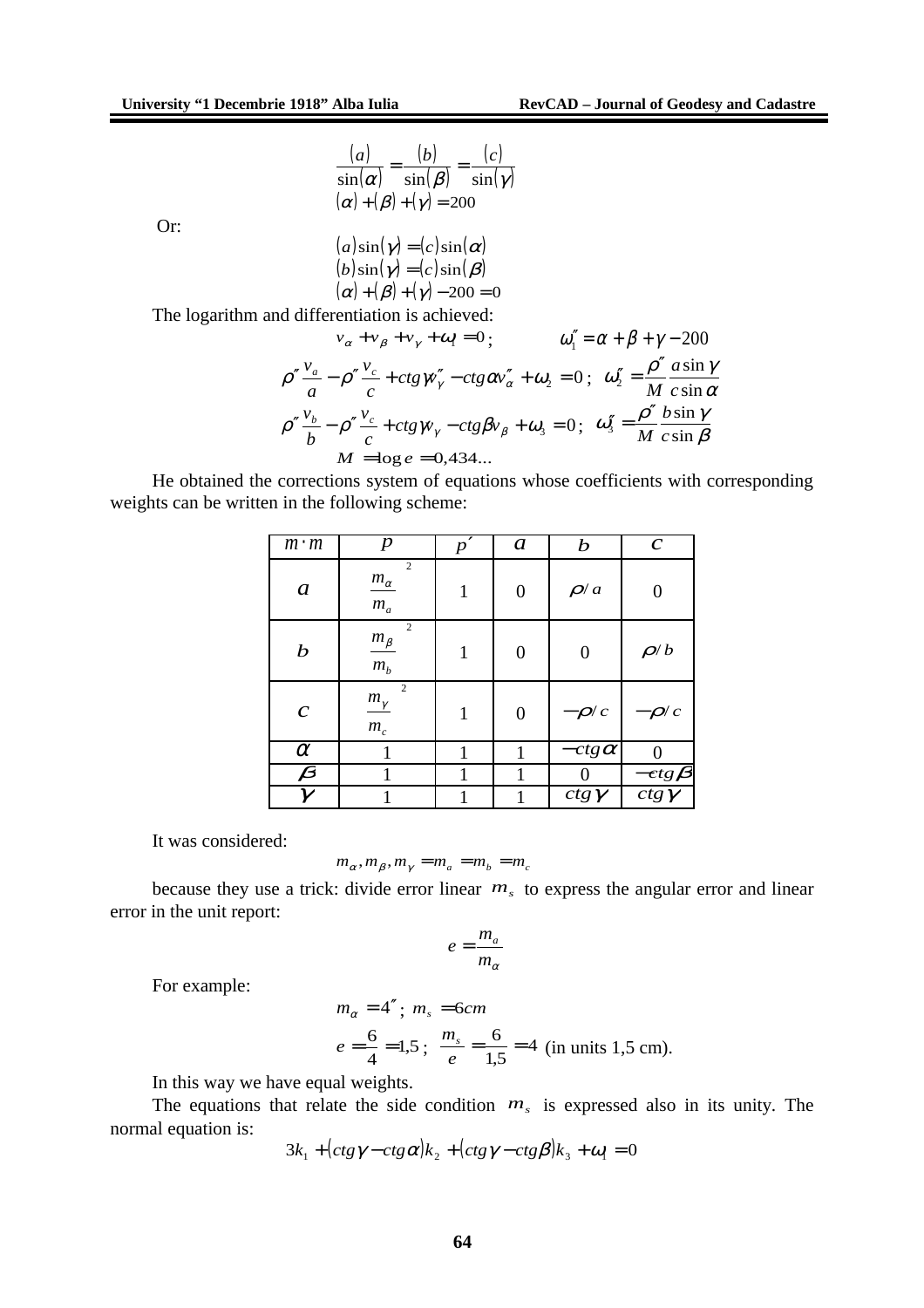$$
\left(\frac{\rho^2}{a^2} + \frac{\rho^2}{c^2} + ctg^2\alpha + ctg^2\gamma\right) k_2 + \left(\frac{\rho^2}{c^2} + ctg^2\gamma\right) k_3 + \omega_2 = 0
$$
  

$$
\left(\frac{\rho^2}{b^2} + \frac{\rho^2}{c^2} + ctg^2\beta + ctg^2\gamma\right) k_3 + \omega_3 = 0
$$

It solves the normal equation system is obtained  $\hat{k}_1, k_2, k_3$  that corrections will be:  $v_i = (a_i k_1 + b_i k_2 + c_i k_3)$   $i = 1, 2, ..., 6$ 

#### **2.2. Variant of Settlement Groups**

The system error equation can be formed groups are two: the first group that included the first equation and the second group included the other two equations.

Therefore:

*Groups I-a:*

$$
v_1 + v_2 + v_3 + \omega_1 = 0
$$

*Groups a II-a:*

$$
-ctg1v1 + ctg3v3 + \frac{\rho''}{a}va - \frac{\rho''}{c}vc + \omega2 = 0
$$

$$
-ctg2v2 + ctg3v3 + \frac{\rho''}{b}vb - \frac{\rho''}{c}vc + \omega3 = 0
$$

The first group obtain corrections:

$$
v_1'' = -\frac{\omega_1}{3}
$$
;  $v_2'' = -\frac{\omega_1}{3}$ ;  $v_3'' = -\frac{\omega_1}{3}$ 

Grupa a II-a transformată este Group a II-a is converted:

$$
B_1v_1 + B_2v_2 + B_3v_3 + B_4v_a + B_5v_b + B_6v_c + \omega_b = 0
$$
  

$$
C_1v_1 + C_2v_2 + C_3v_3 + C_4v_a + C_5v_b + C_6v_c + \omega_c = 0
$$

the:

$$
B_1 = -ctg1 + \alpha \qquad C_1 = 0 + \beta \qquad \omega_D = \omega_2 + \alpha \omega_1
$$
  
\n
$$
B_2 = 0 + \alpha \qquad C_2 = -ctg2 + \beta \qquad \omega_C = \omega_3 + \beta \omega_1
$$
  
\n
$$
B_3 = ctg3 + \alpha \qquad C_3 = ctg3 + \beta
$$
  
\n
$$
B_4 = \frac{\rho}{a} \qquad C_4 = 0
$$
  
\n
$$
B_5 = 0 \qquad C_5 = \frac{\rho''}{b}
$$
  
\n
$$
B_6 = -\frac{\rho}{c} \qquad C_6 = -\frac{\rho''}{c}
$$

the:

$$
\alpha = -\frac{[ad]}{[aa]} \; ; \; \beta = -\frac{[ac]}{[aa]}
$$

so:

$$
\alpha = -\frac{-ctg1+ctg3}{3} \; ; \; \beta = -\frac{ctg2+ctg3}{3}
$$

It is noted that the values of the coefficients and free terms simple enough to obtain transformed.

Therefore you can shape:

$$
[BB]k_B + [BC]k_C + \omega_D = 0
$$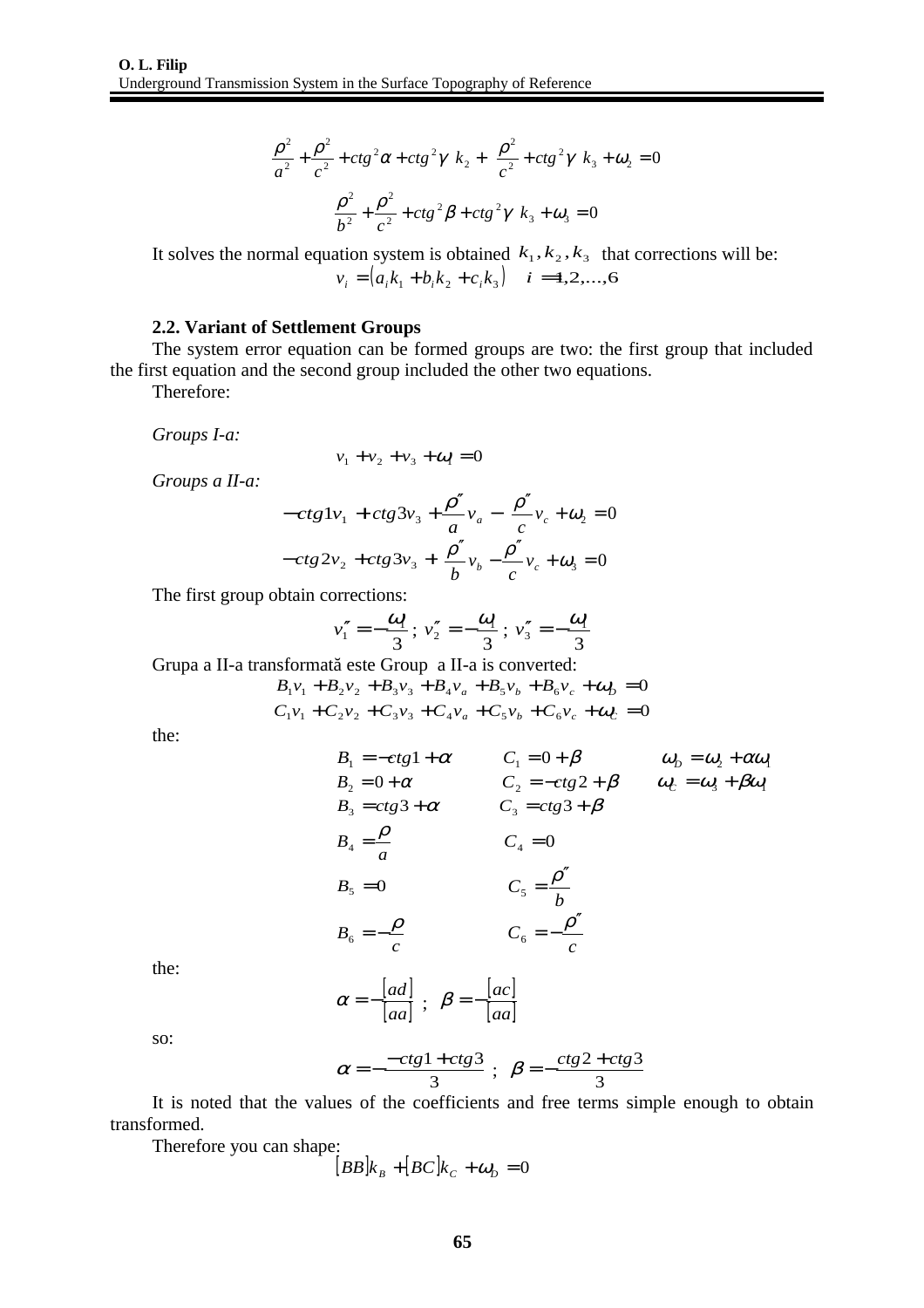$$
[BC]k_B + [CC]k_C + \omega_C = 0
$$

Related determine further  $k_D$  și  $k_C$  and these corrections:  $v''_i = B_i k_B + C_i k_C$ 

Eventually:

$$
v_i = v_i' + v_i''
$$

If the sides are different weights of one, so there will:

$$
p_a = \left(\frac{m_\alpha}{m_a}\right)^2; \ p_b = \left(\frac{m_\beta}{m_b}\right)^2; \ p_c = \left(\frac{m_\gamma}{m_c}\right)^2
$$
  

$$
p_\alpha = p_\beta = p_\gamma = 1
$$

When the weights involved in the methodology applied. For example:

$$
m_{\alpha} = m_{\beta} = m_{\gamma} = 5''
$$
  

$$
m_{\alpha} = \pm 1mm; \quad m_{b} = \pm 1mm; \quad m_{C} = \pm 0,5mm
$$

and:

$$
p_a = 25
$$
;  $p_b = 25$ ;  $p_c = 100$ 

# *Comments:*

In solving the connection problem, presented in two versions, can be used for matrix calculation.

Thus, in the following matrix presents the calculation tool easily programmed for use current computing technology.

#### *Block resolution version*

Corrections system of equations is written:

$$
B'v=\omega
$$

where:

$$
B' = \begin{pmatrix}\n0 & 0 & 0 & 1 & 1 & 1 \\
\frac{\rho}{a} & 0 & -\frac{\rho}{c} & -ctg\alpha & 0 & ctg\gamma \\
0 & \frac{\rho}{b} & -\frac{\rho}{c} & 0 & -ctg\beta & ctg\gamma\n\end{pmatrix}
$$
\n
$$
v = \begin{pmatrix}\nv_{\alpha} \\
v_{\beta} \\
v_{\gamma} \\
v_{\alpha} \\
v_{\alpha} \\
v_{\beta} \\
v_{\alpha}\n\end{pmatrix}; \quad \omega = \begin{pmatrix}\n\omega_{1} \\
\omega_{2} \\
\omega_{3}\n\end{pmatrix}
$$

Denote: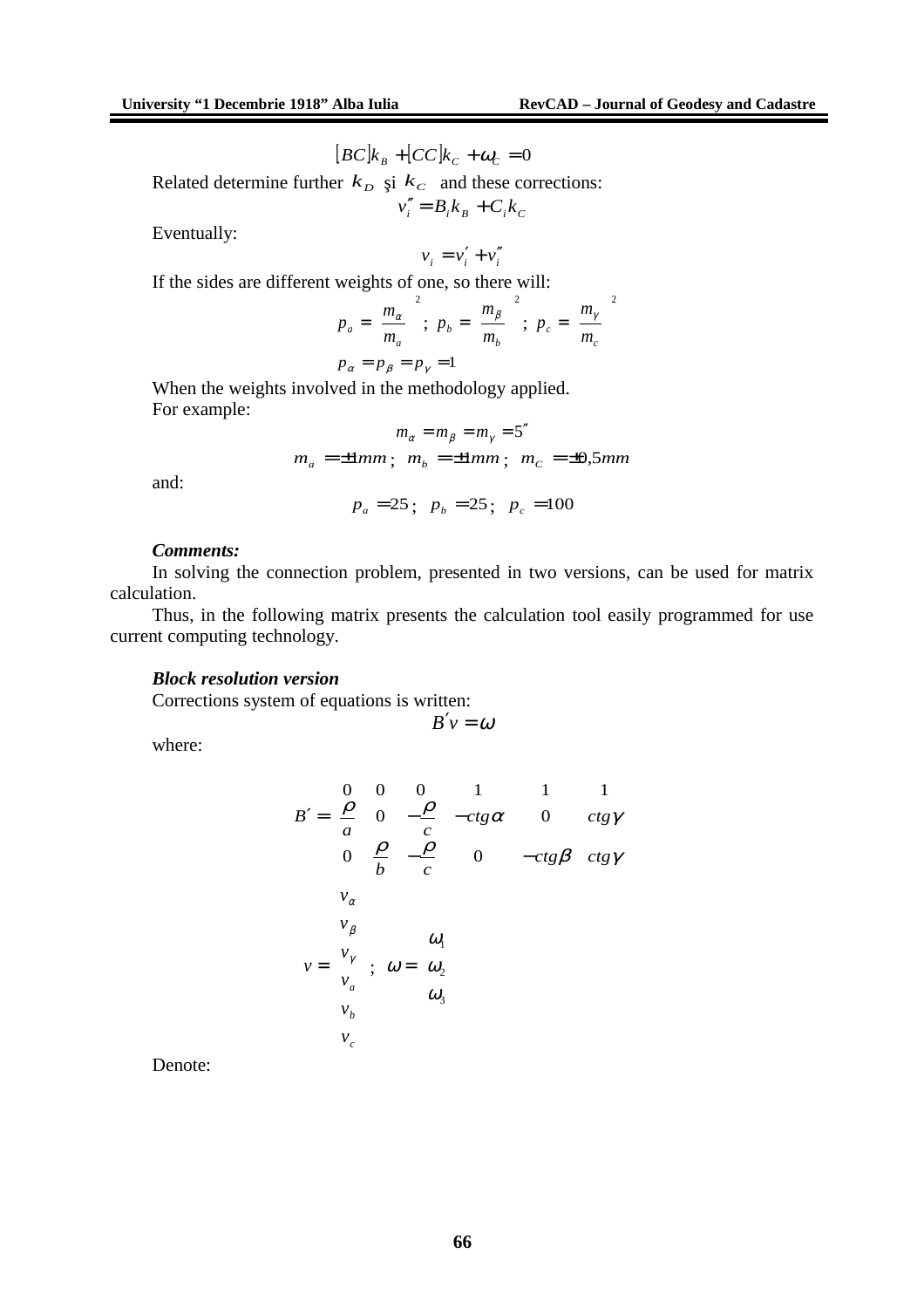$$
Q = \begin{pmatrix}\n\frac{1}{p_{\alpha}} & - & - & - & - & - \\
-\frac{1}{p_{\beta}} & - & - & - & - \\
-\frac{1}{p_{\gamma}} & \frac{1}{p_{\alpha}} & - & - & - \\
-\frac{1}{p_{\alpha}} & \frac{1}{p_{\alpha}} & - & - \\
-\frac{1}{p_{\alpha}} & - & - & - & - & - \\
-\frac{1}{p_{\alpha}} & - & - & - & - & - \\
-\frac{1}{p_{\alpha}} & - & - & - & - & - \\
-\frac{1}{p_{\alpha}} & - & - & - & - & - \\
-\frac{1}{p_{\alpha}} & \frac{1}{p_{\alpha}} & - & - \\
-\frac{1}{p_{\alpha}} & - & - & - & - & - \\
-\frac{1}{p_{\alpha}} & \frac{1}{p_{\alpha}} & - & - \\
-\frac{1}{p_{\alpha}} & \frac{1}{p_{\alpha}} & - & - & - \\
-\frac{1}{p_{\alpha}} & \frac{1}{p_{\alpha}} & - & - & - \\
-\frac{1}{p_{\alpha}} & \frac{1}{p_{\alpha}} & - & - & - \\
-\frac{1}{p_{\alpha}} & \frac{1}{p_{\alpha}} & - & - & - \\
-\frac{1}{p_{\alpha}} & \frac{1}{p_{\alpha}} & - & - & - \\
-\frac{1}{p_{\alpha}} & \frac{1}{p_{\alpha}} & - & - & - \\
-\frac{1}{p_{\alpha}} & \frac{1}{p_{\alpha}} & - & - & - \\
-\frac{1}{p_{\alpha}} & \frac{1}{p_{\alpha}} & - & - & - \\
-\frac{1}{p_{\alpha}} & \frac{1}{p_{\alpha}} & - & - & - \\
-\frac{1}{p_{\alpha}} & \frac{1}{p_{\alpha}} & - & - & - \\
-\frac{1}{p_{\alpha}} & \frac{1}{p_{\alpha}} & - & - & - \\
-\frac{1}{p_{\alpha}} & \frac{1}{p_{\alpha}} & - & - & - \\
-\frac{1}{p_{\alpha}} & \frac{1}{p_{\alpha}} & - & - & - \\
-\frac{1}{p_{\alpha}} & \frac{1}{p_{\alpha}} & - & - & - \\
-\frac{1}{p_{\alpha}} & \frac{1}{p_{\alpha}} & - & - & - \\
-\frac{1}{p_{\alpha}} & \frac{1}{p_{\alpha}} & - & - & - \\
-\frac{1}{p_{\alpha}} & \frac{1}{p_{\alpha}} & - & - & - \\
-\frac{1}{p_{\alpha}} & \frac{1}{p_{\alpha}} & -
$$

or:

$$
Q = \begin{pmatrix} 1 & - & - & - & - & - \\ - & 1 & - & - & - & - \\ - & - & 1 & - & - & - \\ - & - & - & \left(\frac{m_a}{m_\alpha}\right)^2 & - & - \\ - & - & - & - & \left(\frac{m_b}{m_\beta}\right)^2 & - \\ - & - & - & - & - & \left(\frac{m_c}{m_\gamma}\right)^2 \end{pmatrix}
$$

And then:

and:

 $K = (B'QB)^{-1}\omega$ 

 $v = QBK$ 

To calculate the weight coefficients of the corrections we write:

$$
Q_{11} = Q - QB[B'QB]^{-1}B'Q
$$

It is noted that the method is very simple matrix to determine accu-compensated quantities.

## *Variant of settlement groups*

Using matrix calculus is recommended only for solving the system of equations transformed errors. It follows that the correction values are obtained using the above procedure.

The calculation is done after clearing block solving equations of the corrections system.